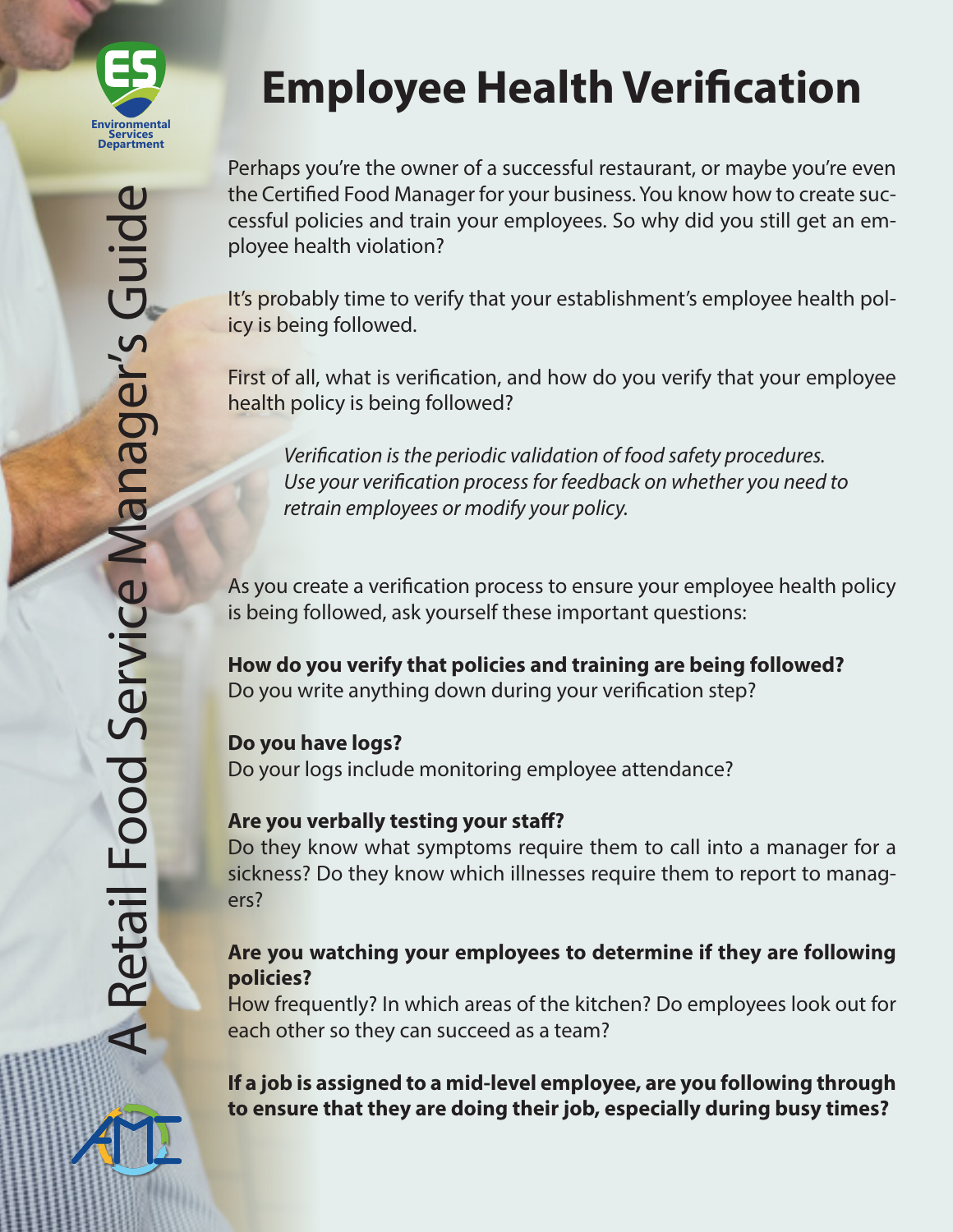

#### **How often do you verify that your policies are followed?**

Do you check logs daily? After each meal? Weekly? Frequent verification is helpful to ensure that prompt feedback can be given.

#### **What do you do if a policy is not being followed properly or an item is found to be out of compliance?**

Use areas of non-compliance to provide targeted training for your staff.

#### **How do you document corrective actions?**

# **Completing the AMC Cycle for Continual Improvement**

When you find areas of non-compliance in your establishment, such as employees coming to work when they are sick, try to determine the root cause. Was it because your employees need additional training? Or can you adjust your policy to make it more complete?

Think about how you can prevent this issue from happening again.

Was it a problem with the…

| Policy?                                                                                            | Or Training?                                                      |
|----------------------------------------------------------------------------------------------------|-------------------------------------------------------------------|
| Instructions on which types of symptoms<br>require a call to managers are incomplete<br>or missing | Employees are not clear on when they<br>should be calling in sick |
| Instructions for how to correctly contact                                                          | Employees are not clear on who they                               |
| a manager when sick are incomplete or                                                              | should contact when they are not feeling                          |
| missing                                                                                            | well                                                              |
| Policy does not provide paid sick time or                                                          | Employees do not understand they have                             |
| does not allow for staff to make up lost                                                           | paid sick leave or that they can make up                          |
| hours                                                                                              | their lost time when healthy                                      |

If the issues are related to an incomplete policy, then you may wish to consider these steps.

Sometimes you may want to write a completely separate policy. For example, instructions for identifying symptoms that require a call are different than instructions for contacting a manger when sick. You may want to have a separate policy with clear instructions for each process to avoid any confusion.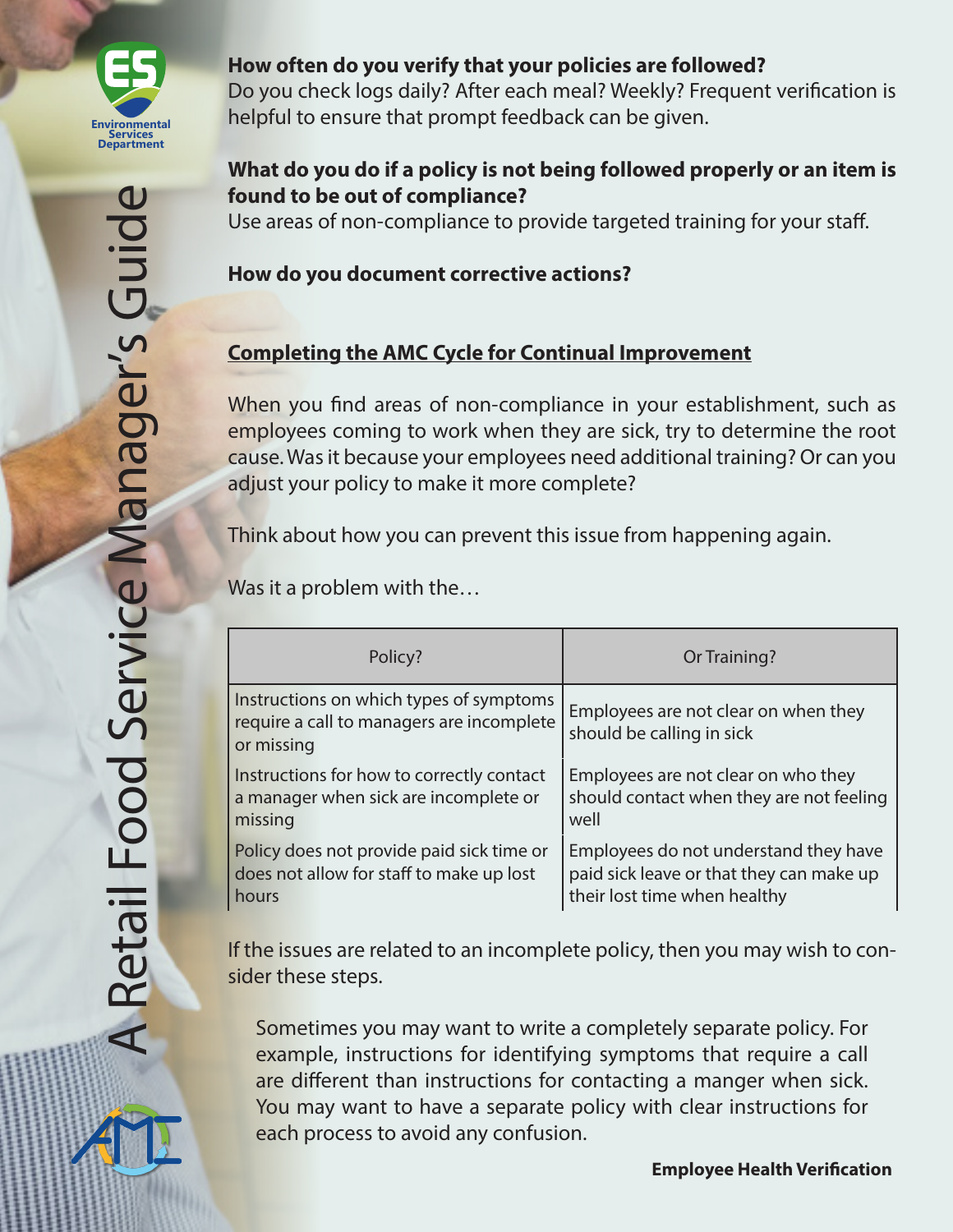

If the issues are related to training, then you may wish to think about these interventions.

Staff may need additional training in a particular area. Remember to provide feedback to staff quickly, so that bad habits are not formed.

Who is failing to follow policies? Maybe your training has focused on new staff, and your senior staff may need a refresher training.

Perhaps you need to have more frequent food safety check-ins or training. Brief, frequent trainings are more effective than a one-time lecture on food safety.

You may want to focus a training on corrective actions. Sometimes staff see a problem but do not take action because they think that it is someone else's responsibility. Or your staff may not feel that they have the authority to take action on a particular issue. For example, a new employee may think they are not allowed to remind their peers they cannot work when they are sick. Be sure that you explain your corrective action process to staff, for example, explaining that food protection is a team effort and success requires reminders from the entire team. An outbreak due to a sick employee can have a devastating impact on a business including closure of the business and loss of jobs.

Do your employees know who to ask when they have an employee health question? Be sure that there is someone available for food safety questions on every shift.

The last part of a verification process for managers is to review verification documents and logs to look for patterns and problem areas. There may be staff that are going to the restroom a lot more frequently than normally expected. Use insights from your review to suggest changes to your food safety team, and modify your employee health policy.

To summarize, here are the key steps to consider with any verification process:

**• Use your verification process for feedback about whether your policy is being followed**